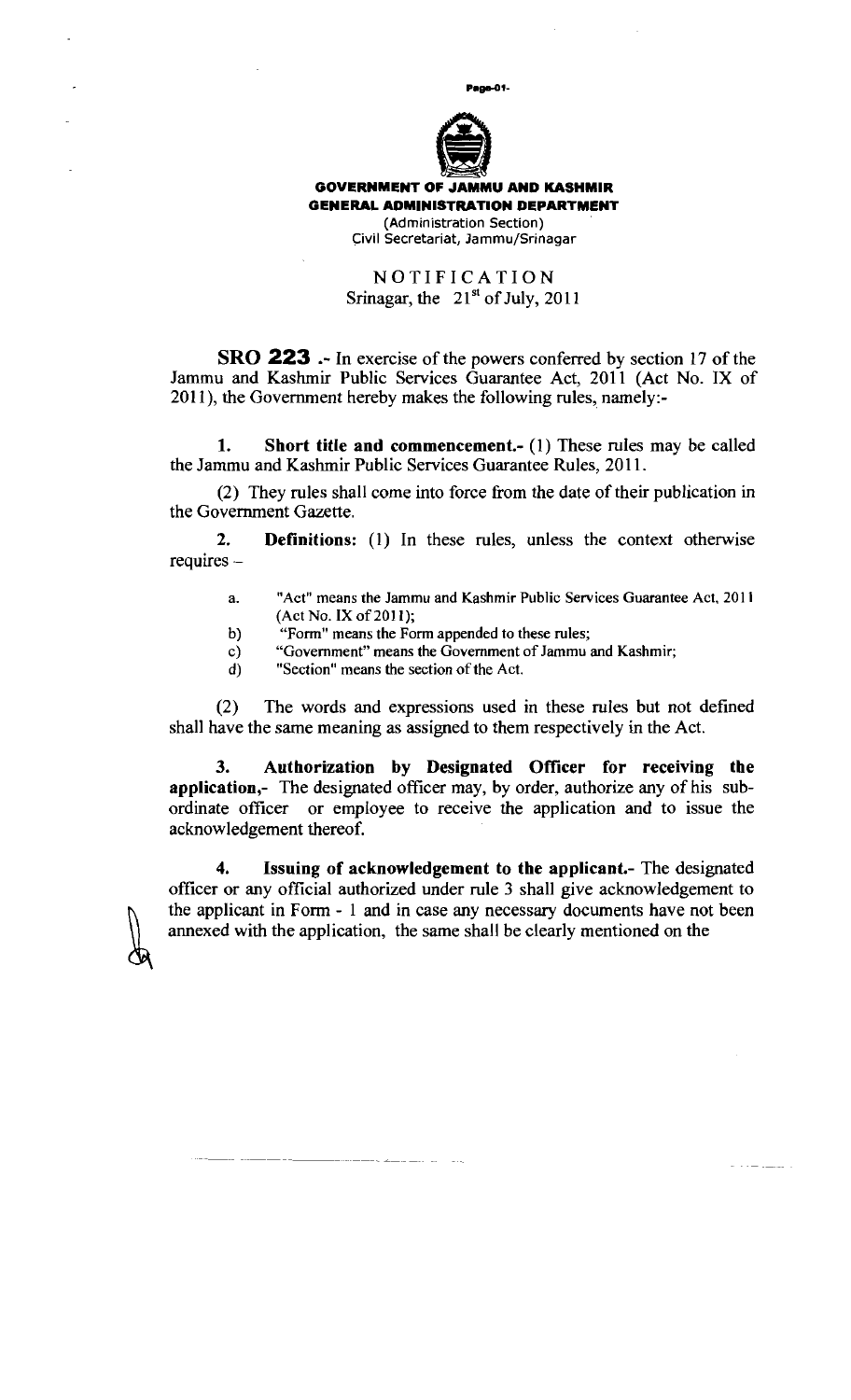acknowledgement and in such acknowledgement stipulated time limit shall not be mentioned:

Provided that if all necessary documents are annexed with the application and the application is complete in all respects, then the stipulated time limit shall be mentioned in the acknowledgement;

Provided further that in the event any service is denied or delayed, the designated officer shall communicate to the person eligible and/or applying for the service:

- (i) the reason for such denial or delay,<br>(ii) the period within which an app
- the period within which an appeal against such denial be preferred and;
- (iii) the particulars, including all available contact information of the competent appellate authority under the provisions of the Act.

**5. Public holidays not included in the stipulated time limit.-** In computing the stipulated time limit in providing the services, the public holidays shall not be included.

**6. Display of information on the notice board.-(1)** The designated officer shall, for the convenience of general public, cause to display all relevant information related to services on the notice board installed at a conspicuous place of the ofice for public knowledge and also on the public domain and the necessary documents to be attached with an application for obtaining notified services shall also be displayed .

(2) In the event of non-display of such information in the public domain, the competent authority shall initiate appropriate action against the designated officer.

**7. Exemption of payment of Fees-** No fees shall be payable along with an application, appeal or revision, as the case may be.

**8. Contents of application for Appeal and Revision.-** The following information shall be included in an application for appeal or revision, as the case may be, filed to the first appellate authority, second appellate authority or the revisional authority, namely :-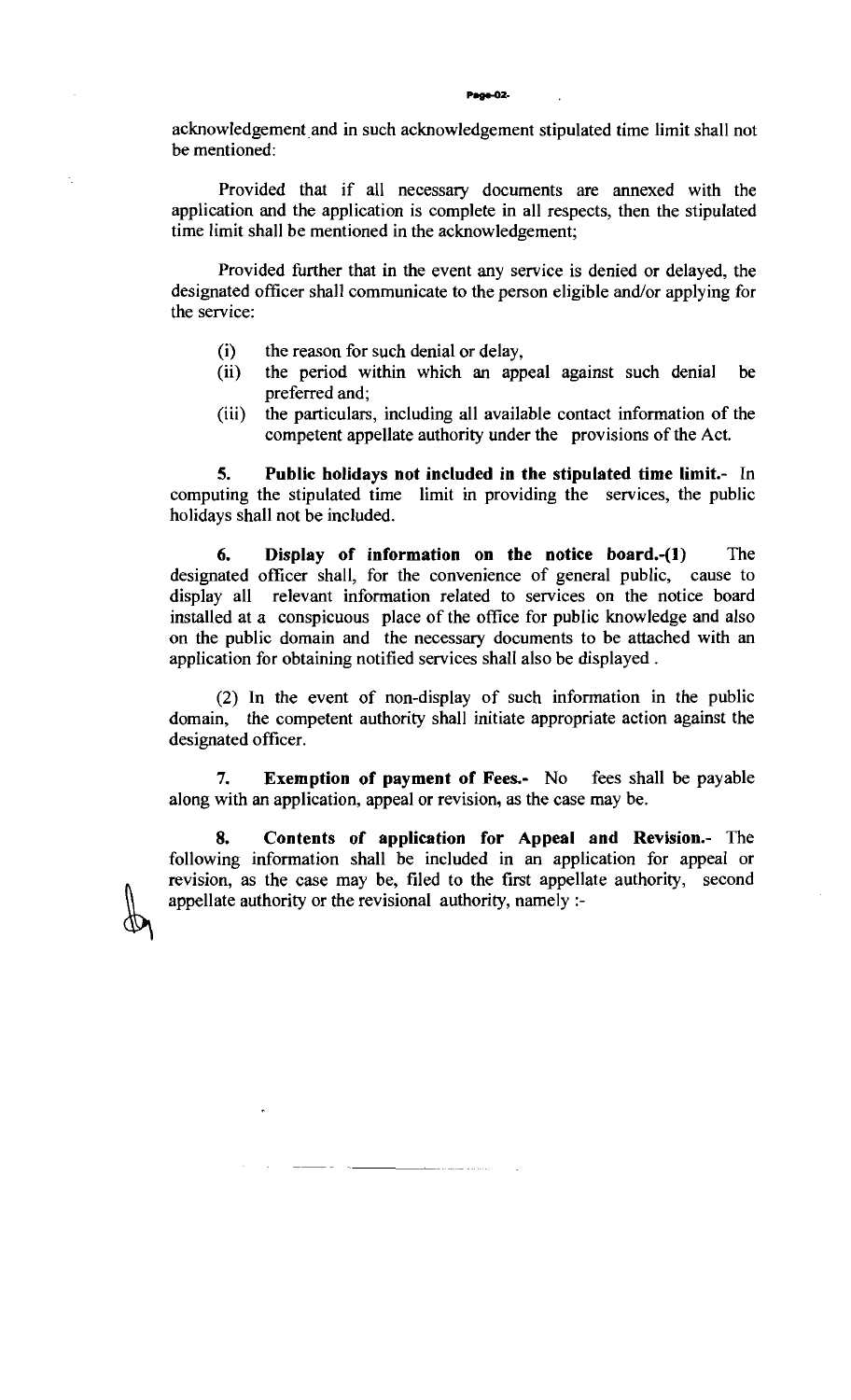- (i) name and address of the applicant or person filing first appeal, second appeal or revision;
- (ii) the name and address of the designated officer, first appellate authority or second appellate authority, as the case may be, against whose decision the appeal or revision is filed;
- (iii) particulars of the order against which the appeal or revision lies;<br>(iv) if the appeal is against the refusal of acknowledgement of
- if the appeal is against the refusal of acknowledgement of the application by the designated officer, then the date of application, refusal of information, and the name and address of the designated officer, to whom the application was presented;
- (v) the grounds for appeal or revision;<br>(vi) the relief sought, and
- the relief sought, and
- (vii) any other relevant information which is necessary for the disposal of appeal or revision.

**9. Documents to be annexed with appeal or revision.-** The following documents shall be annexed with every application for appeal or revision, namely:-

- (i) self-attested copy of the order against which the appeal or revision is made;
- (ii) the copies of the documents, if any, mentioned in the application for appeal or revision;
- (iii) the index of the documents annexed with the application for appeal or revision; and
- (iv) the proof of depositing penalty, in case of application for revision.

**10. Procedure for deciding appeal or revision.-** In deciding the application for appeal or revision the appellate or revisional authority :-

- **(i)** shall inspect the relevant documents, public documents or copies thereof;
- (ii) authorize any officer to conduct appropriate inquiry, if required: and
- (iii) may hear designated officer, first appellate authority or the second appellate authority, as the case may be.

**11. Service of notice of hearing.-** The notice of hearing of application for appeal or revision shall be served in any one or more of the following manners; namely :-

 $\alpha$  ,  $\alpha$  ,  $\beta$  ,  $\alpha$  ,  $\beta$  ,  $\beta$  ,  $\beta$ 

. . . <u>. . .</u> . . .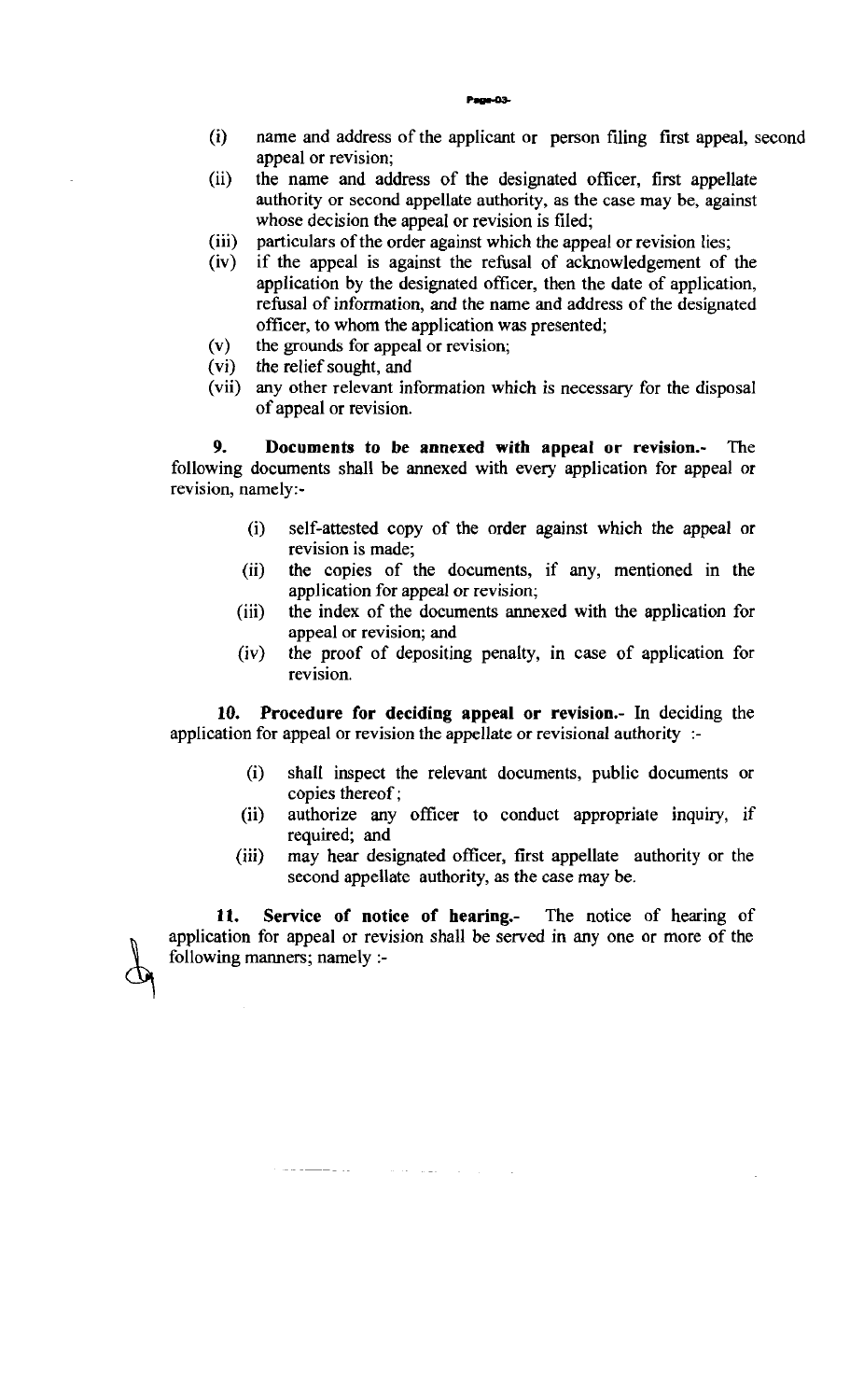Page-04

- (i) by the party itself;
- (ii) by hand delivery (dasti) through process server;<br>(iii) by the registered post with due acknowledgement
- (iii) by the registered post with due acknowledgement; or (iv) through the department.

through the department.

#### **12.** Hearing of appeal or revision.-

(1) In every case, the appellant or the person at revision shall be intimated with the date of hearing, at least seven clear days prior to such date of hearing.

(2) The appellant or the person at revision, as the case may be, may present in person in the hearing of application for appeal or revision, or may opt not to be present in the hearing.

(3) If the appellate authority or revisional authority is satisfied that the circumstances exist due to which the appellant or the person at revision is prevented to be present at the hearing, then before taking the fmal decision an opportunity of hearing shall be given to the appellant or the person at revision.

**(4)** If any party remains absent after due service of notice of the fixed date of hearing, then appeal or revision, as the case may be, shall be disposed in his absence or dismissed due to non-appearance/ non prosecution.

13. Order in appeal or revision.- $(1)$  The order of appeal or revision shall be pronounced in open proceedings and shall be in writing by the first appellate authority, second appellate authority or revisional authority, as the case may be.

(2) The copy of order passed in first appeal or second appeal, as the case may be, shall be given to the appellant, designated officer and first appellate authority, free of cost and ordinarily on the date of pronouncement of the order.

(3) In case of imposition of penalty, the appellate authority or the revisional authority, as the case may be, shall endorse a copy of order to the competent authority with instructions to deduct the amount from the salary/honorarium/remuneration of the designated officer/appellate authority;-

(4) In the case of recommendation for the departmental enquiry against the designated officer or the appellate authority, as the case may be, the against the designated officer or the appellate authority, as the case may be, the

الوواد والمتحدث والمتحدث والمستحدث والانتجاب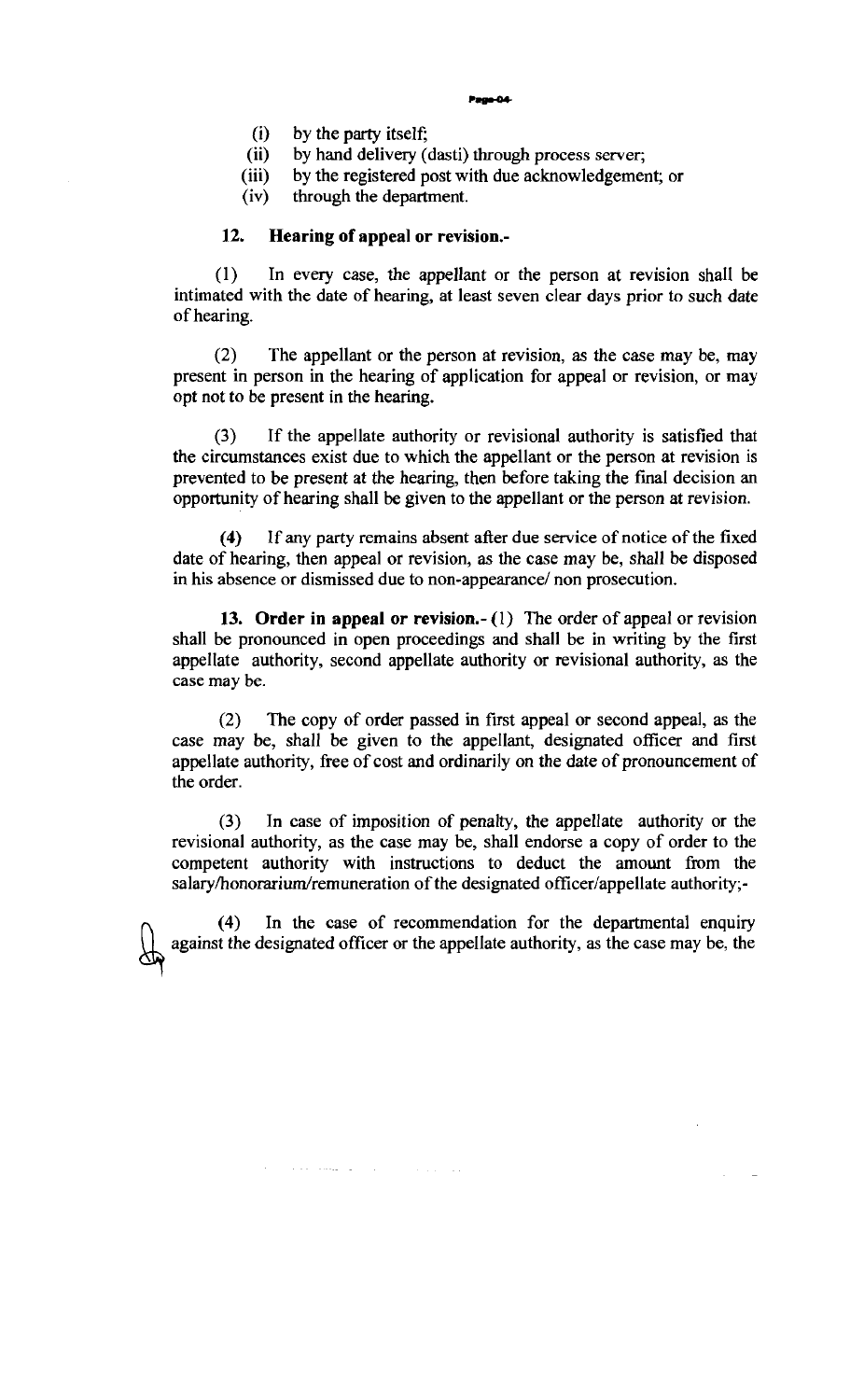provisional authority shall send the order passed against himher to the concemed competent authority.

**(5)** Where the revisional authority, after hearing the revision, amends the order of the appellate authority, then he/she shall send a copy of the order to the appellate authority and the competent authority.

**14. Recovery of penalty:** (1) On receiving the order of imposition of penalty under sub-rule (4) of rule 13, the competent authority shall direct the drawing and disbursing officer to recover the amount of penalty from the next salary of the designated officer or first appellate officer, as the case may be, and deposit it under the concemed head and send a copy of challan to the concerned appellate authority.

(2) In case any amendments are made in the order of appellate authority during revision, the concerned authority shall cause to ensure that such orders are implemented.

**15. Payment of compensation.-In** the case of order of payment of compensation to the applicant under section 13, the second appellate authority shall order to make payment within thirty days:

Provided that whenever revision is filed against the order of second appellate Authority, the period of thirty days for payment of compensation shall be reckoned from the date of passing of order by the revisional authority.

**16. Maintenance of record of disposed cases under the Act.-** The designated officer, first appellate authority, second appellate authority and revisional authority shall maintain the record of the cases in Form **3,4,5** and 6 respectively.

**17. Monitoring and inspection.- (1)** The Government may issue the directions from time to time for effective implementation of the provisions of the Act, superintendence of the cases filed under the Act and for the inspection of the offices of the first appellate authority, second appellate authority, revisional authority and drawing and disbursing officers.

(2) The State Government may afier every six months review services notified under the Act and may include or exclude any service, for purposes of the Act.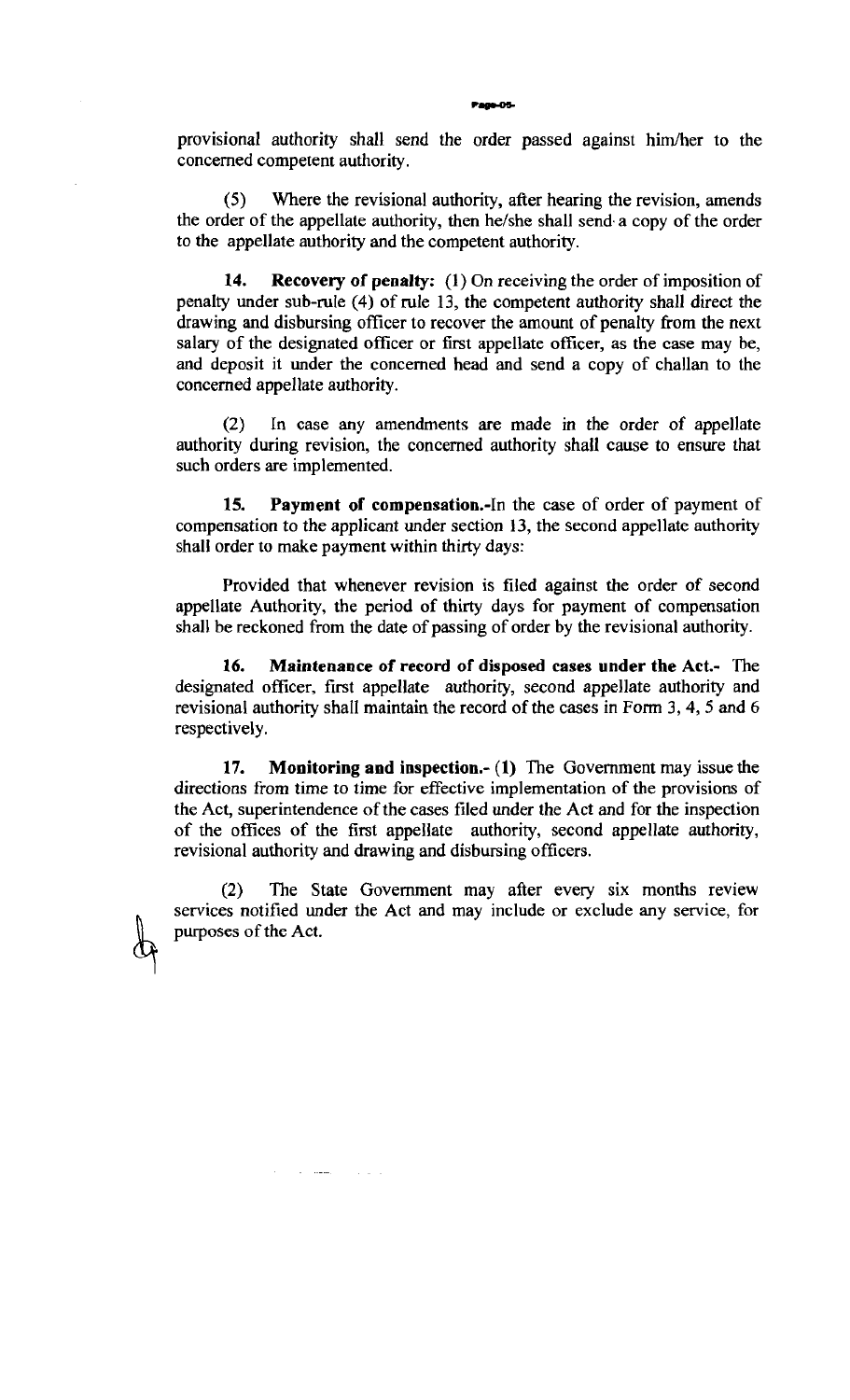**(3)** The Government shall introduce a system for centralized monitoring of the timely delivery of notified services, including service delivery through use of Information and Communication Technologies, and for monitoring various provisions of the Act.

**18. Interpretation:-** If any question of interpretation of these rules arise, the decision of the Government in General Administration Department, in consultation with Department of Law, Justice & Parliamentary Affairs shall be final.

By order of the Government of Jammu and Kashmir.

Sd/-

**(Mohammad Sayeed Khan) IAS**  Commissioner / Secretary to Government General Administration Department dated: 21.07.2011

### No:GAD (Adm)66/2011-V

Copy to the:-

- **1.** All Principal Secretaries to Government
- 2. Director General of Police, J&K.
- **3.** Commissioner of Vigilance, J&K.
- 4. Chairman, J&K Special Tribunal.
- 5. Director General, J&K Institute of Management, Public Administration and Rural Development.

- 6. Principal Resident Commissioner, J&K Government, New Delhi.<br>7. Financial Commissioner, Revenue.
- Financial Commissioner, Revenue.
- 8. Principal Secretary to Hon'ble Chief Minister.
- 9. Principal Secretary to H.E. the Governor.
- 10. All **Commissioners/Secretaries** to Government
- 11. Divisional Commissioner, Kashmir/ Jammu.
- 12. All Heads of Departments/Managing Directors.
- **13.** Secretary, J&K Legislative Assembly/ Council.
- 14. Secretary, J&K Public Service Commission
- 15. All Deputy Commissioners.
- 16. Director Estates.

 $\mathcal{L}^{\mathcal{L}}$ 

 $\sim 10^6$ 

لتألف الأ

- 17. Concerned officers.
- 18. Director Information.
- 19. Director Archives, Archaeology and Museums.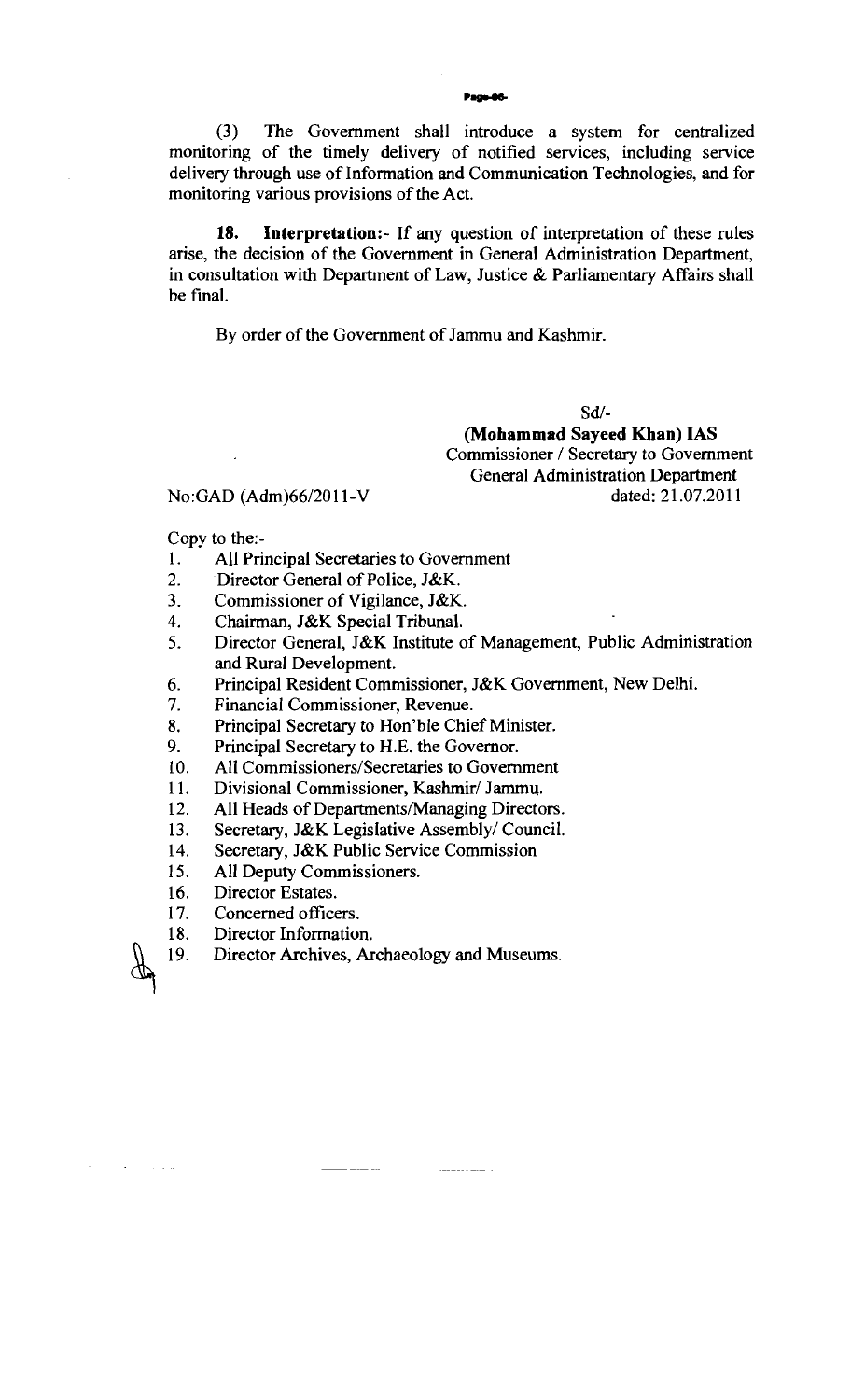#### Page-07-

- 20. Secretary, J&K State Information Commission, Srinagar
- $21.$ Secretary, J&K State Accountability Commission, Srinagar
- $22.$ Secretary, J&K Services Selection Board.
- 23. General Manager, Government Press, Srinagar/ Jammu.
- 24. Special Assistant to Hon'ble Deputy Chief Minister.
- 25. Private Secretaries to all Hon'ble Cabinet Ministers/ Hon'ble Ministers of State.
- 26. Special Assistant to Advisor to Hon'ble Chief Minister.
- 27. OSD to Political Advisor to Hon'ble Chief Minister.
- 28. Principal Private Secretary to Chief Secretary.
- 29. Private Secretary to Commissioner/Secretary to Government, General Administration Department.
- 30. Private Secretary to Advocate General, J&K for information of Learned Advocate General.
- 31. Incharge website, GAD.
- $32.$ Government Order file/Stock file.

(Mohammad Shahid Saleem) Deputy Secretary to Government **General Administration Department**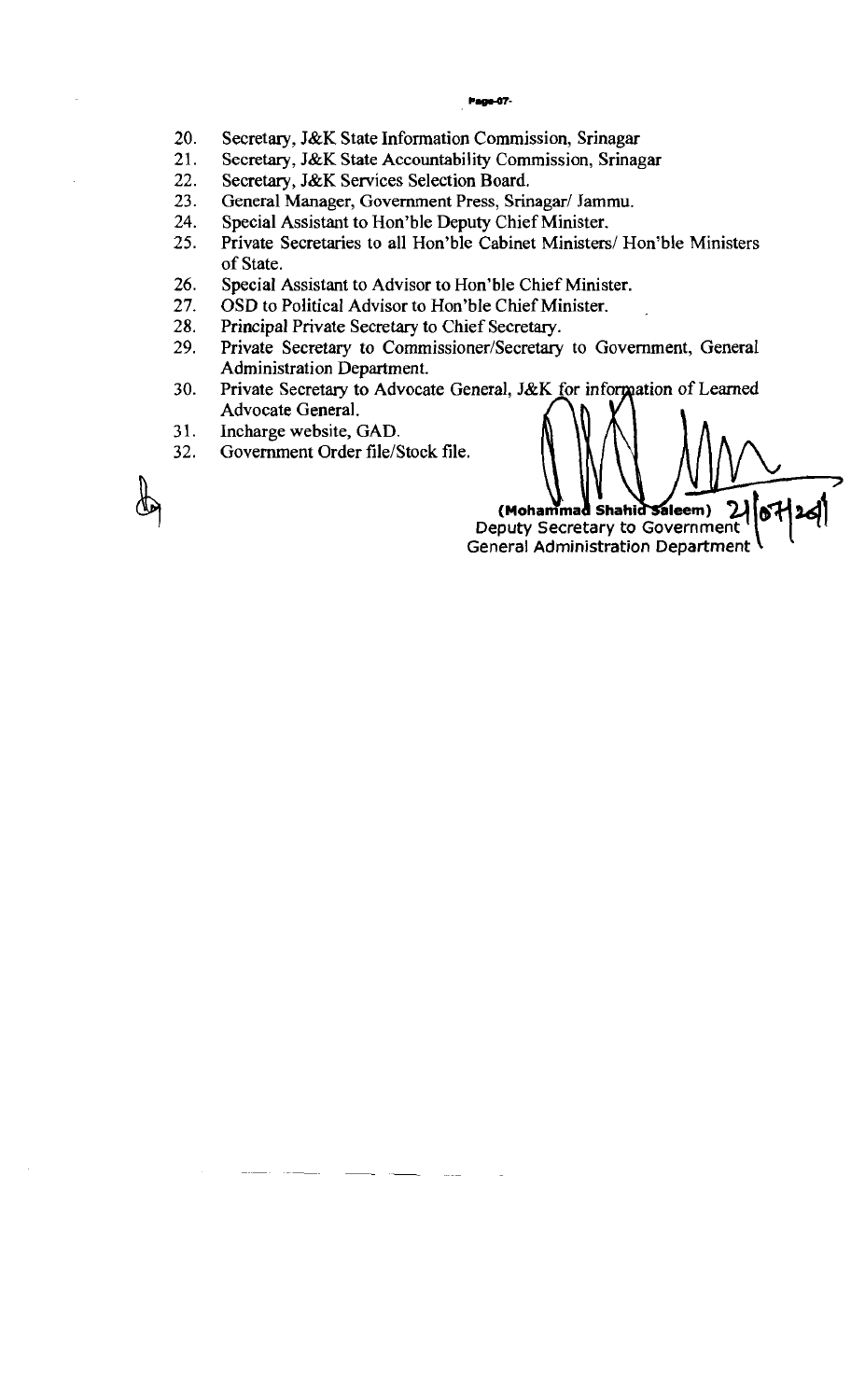#### Page-08-

### **Form 1**

### *(See* **rule** 4)

### FORM OF ACKNOWLEDGEMENT

| Name of the Designated Officer and<br><b>Office Address.</b>                                                             |  |
|--------------------------------------------------------------------------------------------------------------------------|--|
| Name and address of the applicant.                                                                                       |  |
| Date of receiving application in the office<br>of designated officer.                                                    |  |
| Name of the service for which the<br>application is given.                                                               |  |
| Particulars of the documents which are<br>essential for receiving service, but are<br>not enclosed with the application. |  |
| Last date of the stipulated time limit.                                                                                  |  |
| <b>Place:</b>                                                                                                            |  |

Place: ........................ Date: ........................

 $\mathcal{L}^{\text{c}}$  . The components of  $\mathcal{L}^{\text{c}}$ 

 $\omega$  . . . . .

 $\boldsymbol{\mathcal{D}}$ 

### Signature of Recipient

### Name and Designation with seal

Note: In case of not receiving all the documents with the application, the last date of the stipulated time limit shall not be specified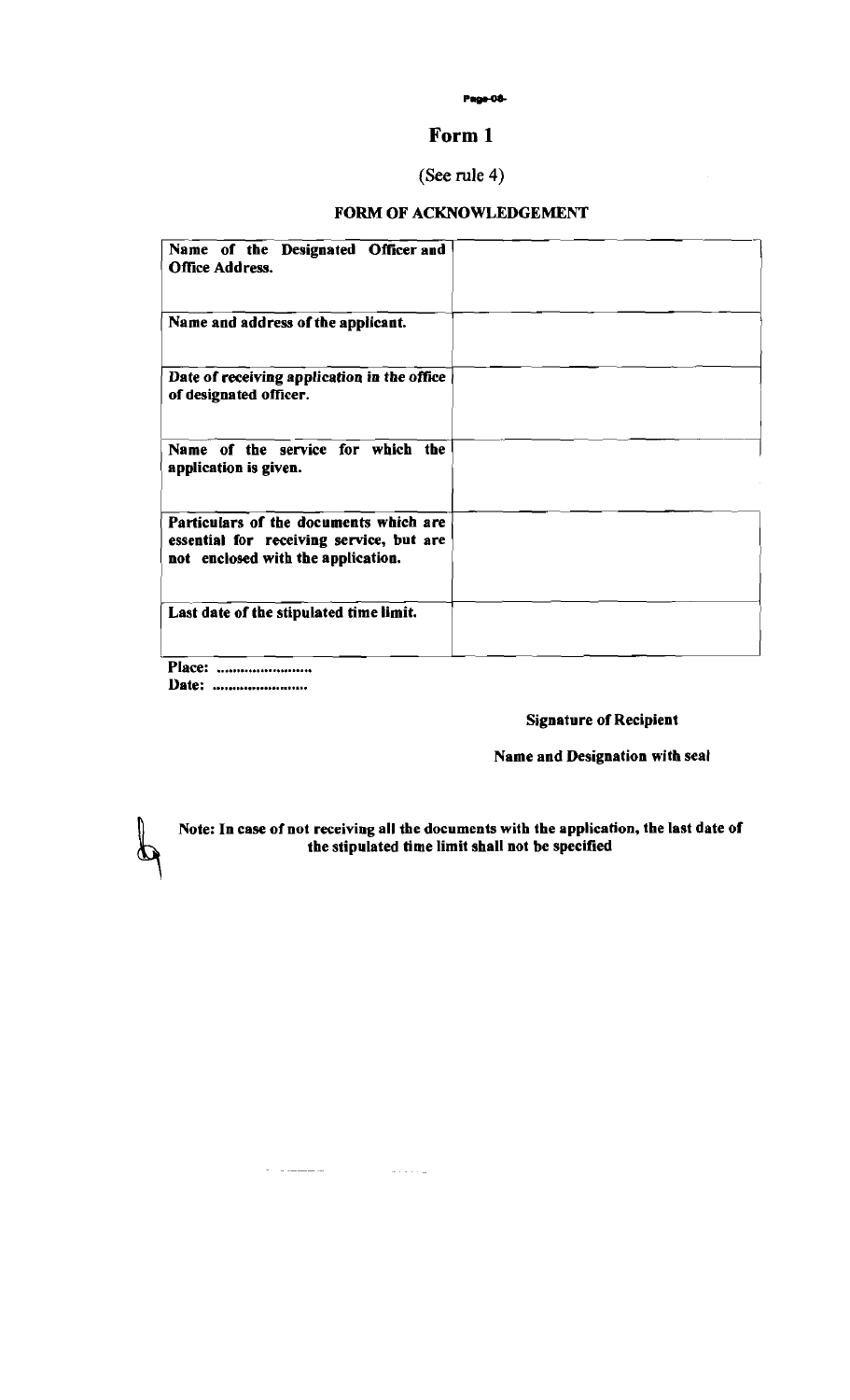## **Form 2**

# *(See* **rule** *6)*

### **FORM OF NOTICE BOARD**

|         |                            |                                                    |                                                     | <b>Page-09-</b><br>Form 2                                              |                                                                           |                                                                               |  |  |
|---------|----------------------------|----------------------------------------------------|-----------------------------------------------------|------------------------------------------------------------------------|---------------------------------------------------------------------------|-------------------------------------------------------------------------------|--|--|
|         |                            | (See rule $6$ )<br><b>FORM OF NOTICE BOARD</b>     |                                                     |                                                                        |                                                                           |                                                                               |  |  |
| officer |                            | Name, designation and Office of the designated     |                                                     |                                                                        |                                                                           |                                                                               |  |  |
| S. No.  | <b>Notified</b><br>service | Documents to be<br>annexed with the<br>application | <b>Stipulated time</b><br>limit for the<br>services | <b>Designation and</b><br>address of the<br>first appellate<br>officer | <b>Stipulated time</b><br>limit for the<br>disposal of first<br>appellate | <b>Designation</b><br>and address of<br>the second<br>appellate<br>authority. |  |  |
|         | $\overline{(2)}$           | $\overline{3}$                                     | (4)                                                 | (5)                                                                    | (6)                                                                       | (7)                                                                           |  |  |
| (1)     |                            |                                                    |                                                     |                                                                        |                                                                           |                                                                               |  |  |
|         |                            |                                                    |                                                     |                                                                        |                                                                           |                                                                               |  |  |
|         |                            |                                                    |                                                     |                                                                        |                                                                           |                                                                               |  |  |

| Name of the person authorized to receive<br>application in the office of designated<br>officer |                                                                 |
|------------------------------------------------------------------------------------------------|-----------------------------------------------------------------|
| Time limit for filing first appeal                                                             | Within thirty days from the decision of<br>designated officer   |
| Time limit for filing second appeal                                                            | Within sixty days from the decision of<br>first appeal officer. |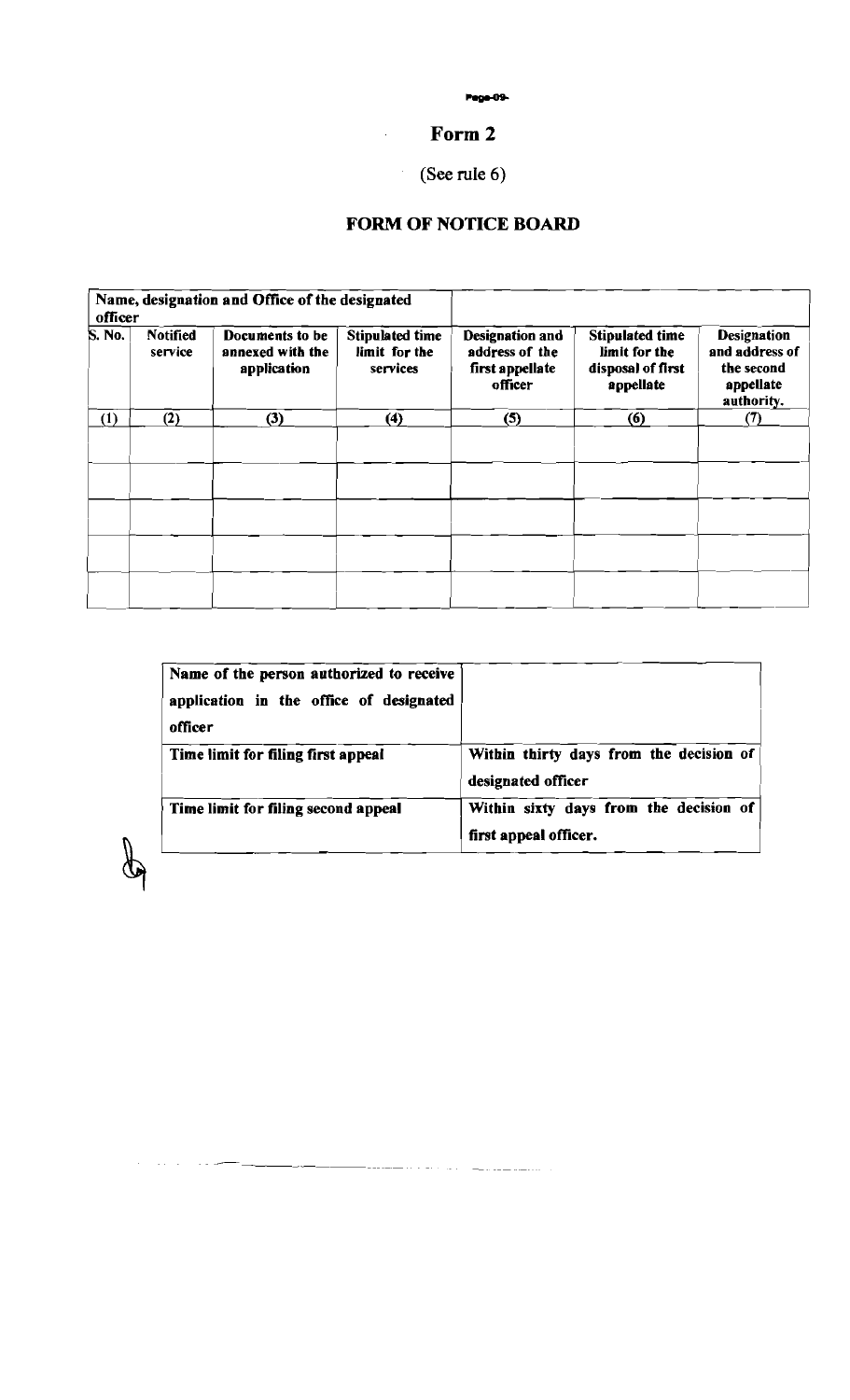**r-rc** 

### **Form 3**

**(See rule 16)** 

 $\hat{\mathcal{A}}$ 

## **FORM OF REGISTER TO BE MAINTAINED IN THE OFFICE OF DESIGNATED OFFICER**

| Date and details of the<br>order passed |
|-----------------------------------------|
|                                         |
| (6)                                     |
|                                         |
|                                         |
|                                         |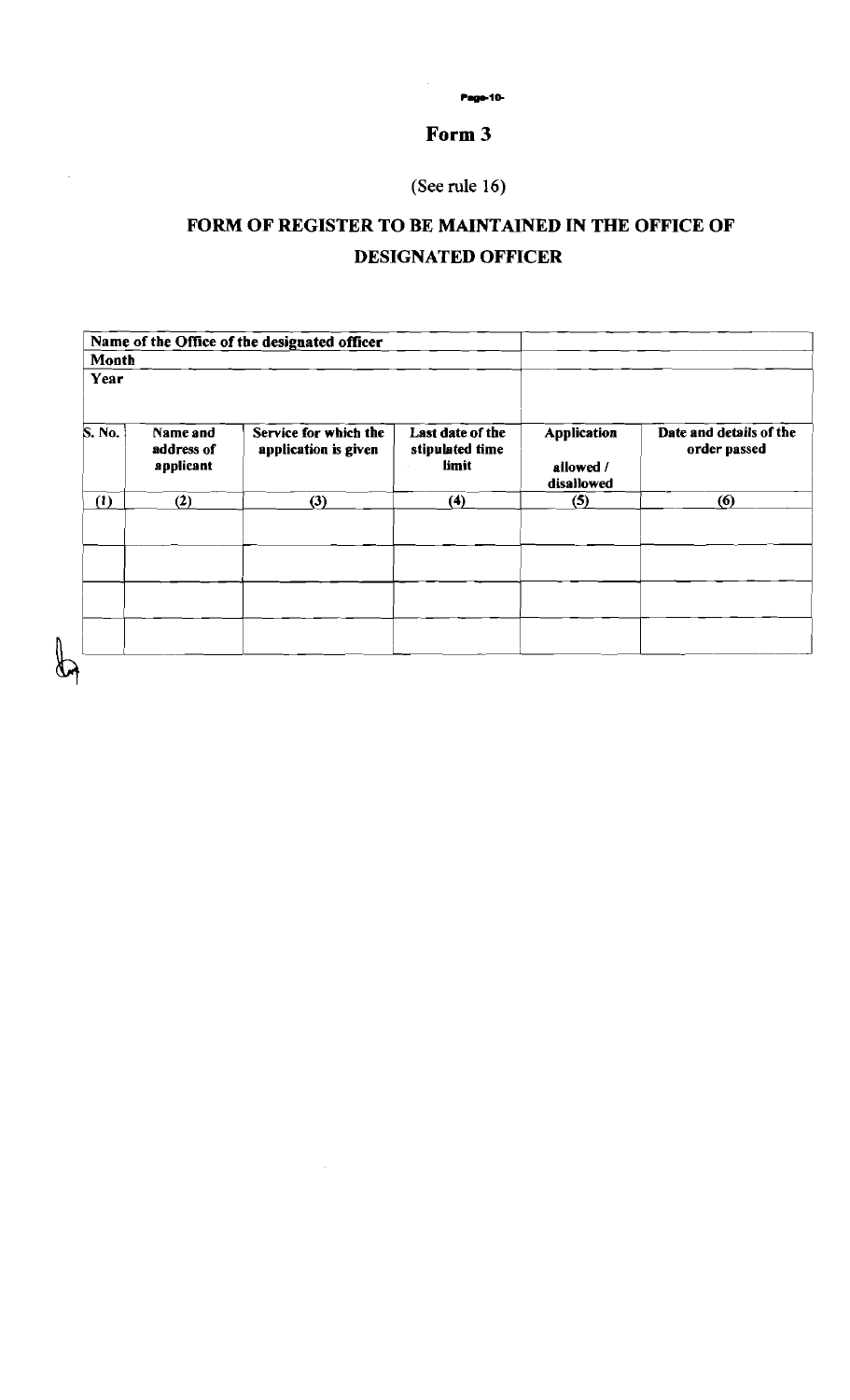**Page-11-**

### **Form 4**

## **(See** rule **16)**

# **FORM OF REGISTER TO BE MAINTAINED IN THE OFFICE OF FIRST APPEALLATE AUTHOROITY**

| S.<br>No. | Name and<br>address of<br>appellant | Date of filing<br>first appeal | Name of the Office of the First appellate officer<br><b>Designation of the Designated</b><br>Officer (Along with the name<br>of officer) against whose<br>decision the appeal is filed | Last date of the<br>stipulated time<br>limit | Date and detail of<br>order in appeal |
|-----------|-------------------------------------|--------------------------------|----------------------------------------------------------------------------------------------------------------------------------------------------------------------------------------|----------------------------------------------|---------------------------------------|
| (1)       | (2)                                 | (3)                            | (4)                                                                                                                                                                                    | (5)                                          | (6)                                   |
|           |                                     |                                |                                                                                                                                                                                        |                                              |                                       |
|           |                                     |                                |                                                                                                                                                                                        |                                              |                                       |
|           |                                     |                                |                                                                                                                                                                                        |                                              |                                       |
|           |                                     |                                |                                                                                                                                                                                        |                                              |                                       |
|           |                                     |                                |                                                                                                                                                                                        |                                              |                                       |
|           |                                     |                                |                                                                                                                                                                                        |                                              |                                       |

 $\frac{1}{2} \frac{1}{2} \frac{1}{2} \frac{1}{2} \frac{1}{2} \frac{1}{2} \frac{1}{2} \frac{1}{2} \frac{1}{2} \frac{1}{2} \frac{1}{2} \frac{1}{2} \frac{1}{2} \frac{1}{2} \frac{1}{2} \frac{1}{2} \frac{1}{2} \frac{1}{2} \frac{1}{2} \frac{1}{2} \frac{1}{2} \frac{1}{2} \frac{1}{2} \frac{1}{2} \frac{1}{2} \frac{1}{2} \frac{1}{2} \frac{1}{2} \frac{1}{2} \frac{1}{2} \frac{1}{2} \frac{$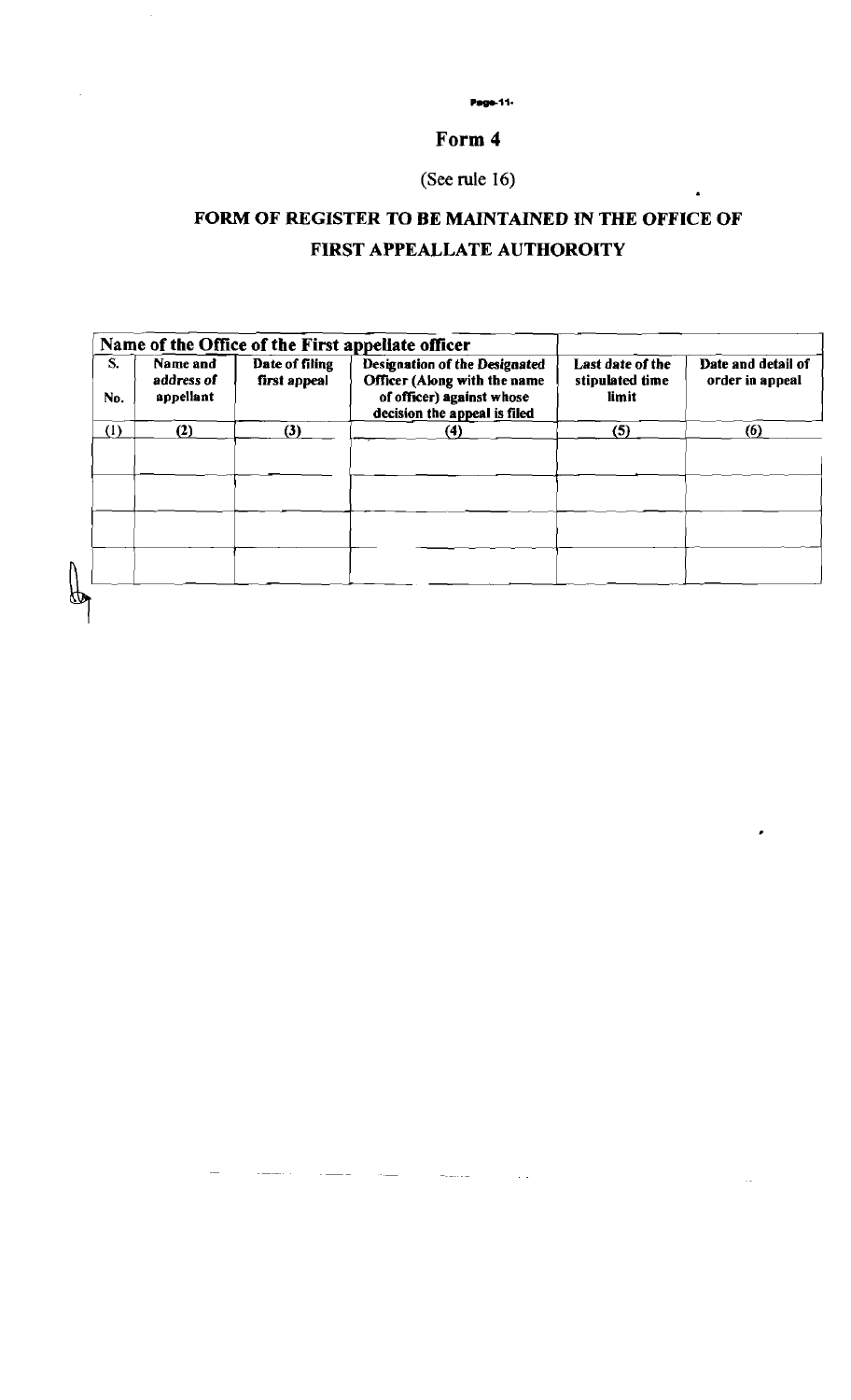#### Page-12-

### **Form 5**

# *(See* **rule 16)**

### **FORM OF REGISTER TO BE MAINTAINED IN THE OFFICE OF SECOND APPELLATE AUTHORITY**

| S. No. | Name and<br>address of<br>appellant | Date of<br>filing<br>second<br>appeal | Name of the Office of the Second Appellate Authority<br>Designation of the<br><b>First Appeal</b><br><b>Officer</b> (Along<br>with the name of<br>offices) against<br>whose decision the<br>second appeal is<br>filed | Details of disposal of<br>second appeal<br>(a)dismissal<br>(b) penalty.<br>(c)recommendation<br>of departmental<br>enquiry<br>(d) payment of<br>compensation | Date of<br>recovery<br>of penalty | Date of<br>payment<br>of amount<br>of<br>compensa-<br>tion | Follow up<br>action<br>regarding<br>recommen-<br>dations of<br>Departmental<br>Enquiry | <b>Details</b><br>of order<br>of<br>revision |
|--------|-------------------------------------|---------------------------------------|-----------------------------------------------------------------------------------------------------------------------------------------------------------------------------------------------------------------------|--------------------------------------------------------------------------------------------------------------------------------------------------------------|-----------------------------------|------------------------------------------------------------|----------------------------------------------------------------------------------------|----------------------------------------------|
| (1)    | (2)                                 | (3)                                   | (4)                                                                                                                                                                                                                   | (5)                                                                                                                                                          | (6)                               | (7)                                                        | (8)                                                                                    | (9)                                          |
|        |                                     |                                       |                                                                                                                                                                                                                       |                                                                                                                                                              |                                   |                                                            |                                                                                        |                                              |
|        |                                     |                                       |                                                                                                                                                                                                                       |                                                                                                                                                              |                                   |                                                            |                                                                                        |                                              |
|        |                                     |                                       |                                                                                                                                                                                                                       |                                                                                                                                                              |                                   |                                                            |                                                                                        |                                              |

 $\sim$   $\sim$ 

 $\sim$